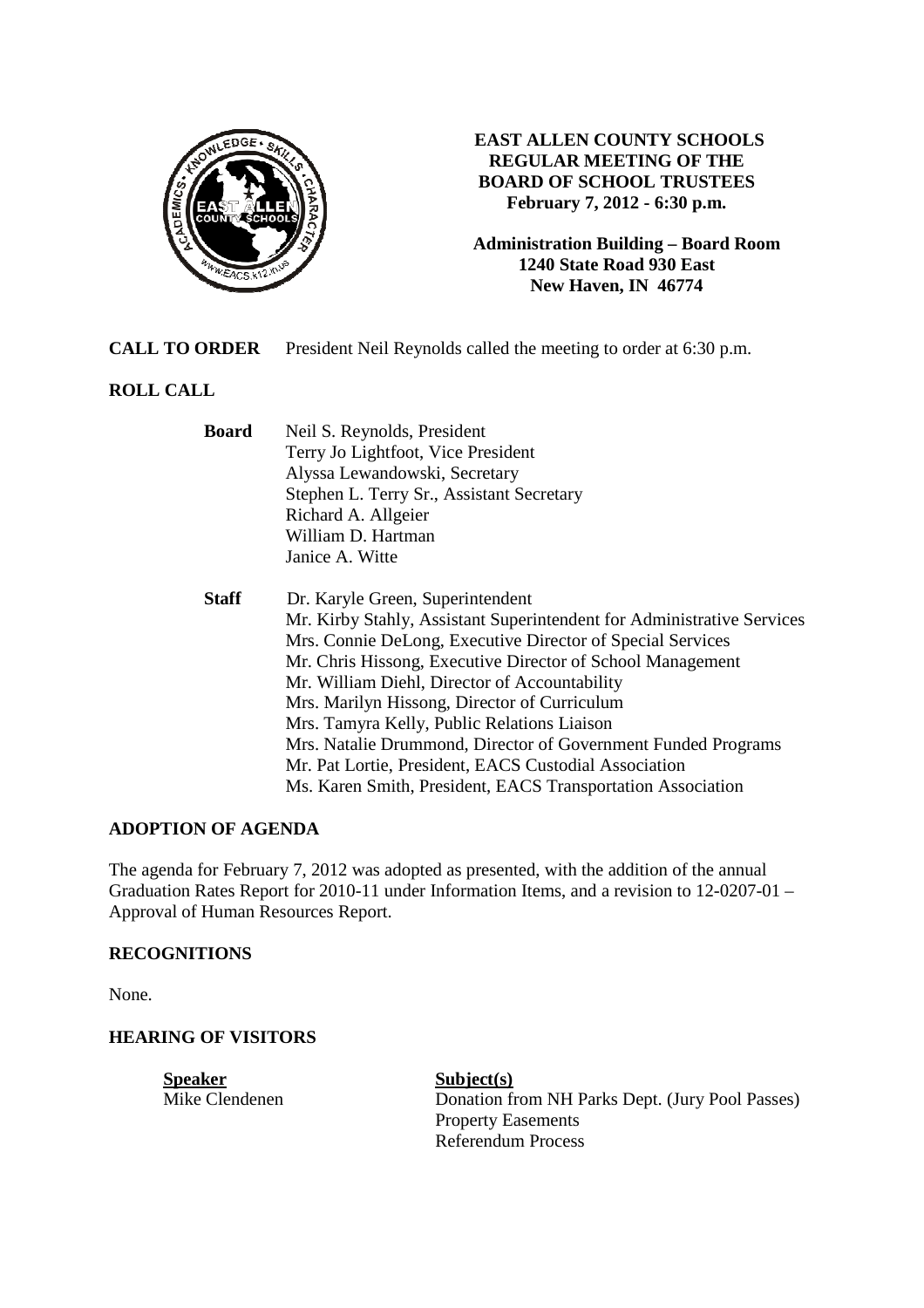### **APPROVAL OF MINUTES:** January 24, 2012 Regular Meeting

### **INFORMATION ITEMS**

Review of Annual Report For:

- Graduation Rates 2010-11
- Facilities
- Special Education Programs 2010-11

### **SUPERINTENDENT COMMUNICATIONS**

| <b>Speaker(s)</b> | <b>Subject</b>                      |
|-------------------|-------------------------------------|
| William Diehl     | A Look at the Future                |
|                   | A Blended Learning Environment:     |
|                   | Technology $101 - or$ is it 1 to 1? |

## **ACTION AGENDA**

### **CONSENT MOTION:**

| 12-0207-01 | Approval of Human Resources Report                                                                                                      |               |                  |  |
|------------|-----------------------------------------------------------------------------------------------------------------------------------------|---------------|------------------|--|
| 12-0207-02 | <b>Approval of Financial Reports</b>                                                                                                    |               |                  |  |
| 12-0207-03 | Approval of Meetings and Conferences                                                                                                    |               |                  |  |
| 12-0207-04 | Approval of Contract with School Improvement Network                                                                                    |               |                  |  |
| 12-0207-05 | Approval of Application and Receipt of Funds for Juvenile Accountability<br><b>Block Grant (JABG)</b>                                   |               |                  |  |
| 12-0207-06 | Approval of Contract with Verleaish Jones                                                                                               |               |                  |  |
| 12-0207-07 | Approval of School Calendar for 2012-13SY<br>Motion: That the Board of School Trustees approve items one through<br>seven as presented. |               |                  |  |
|            |                                                                                                                                         |               |                  |  |
|            | Motion: Allgeier                                                                                                                        | Second: Witte | Vote: Aye: $7-0$ |  |

#### **NEW BUSINESS**

- 1. Proposed Schedule of Board Meetings for 2012-13SY
- 2. Agreement with Parkview Occupational Health to Provide Required INDOT Services
- 3. Agreement with City Securities Corporation as Bond Underwriter

# **ITEMS FROM CLOSED SESSION**

None.